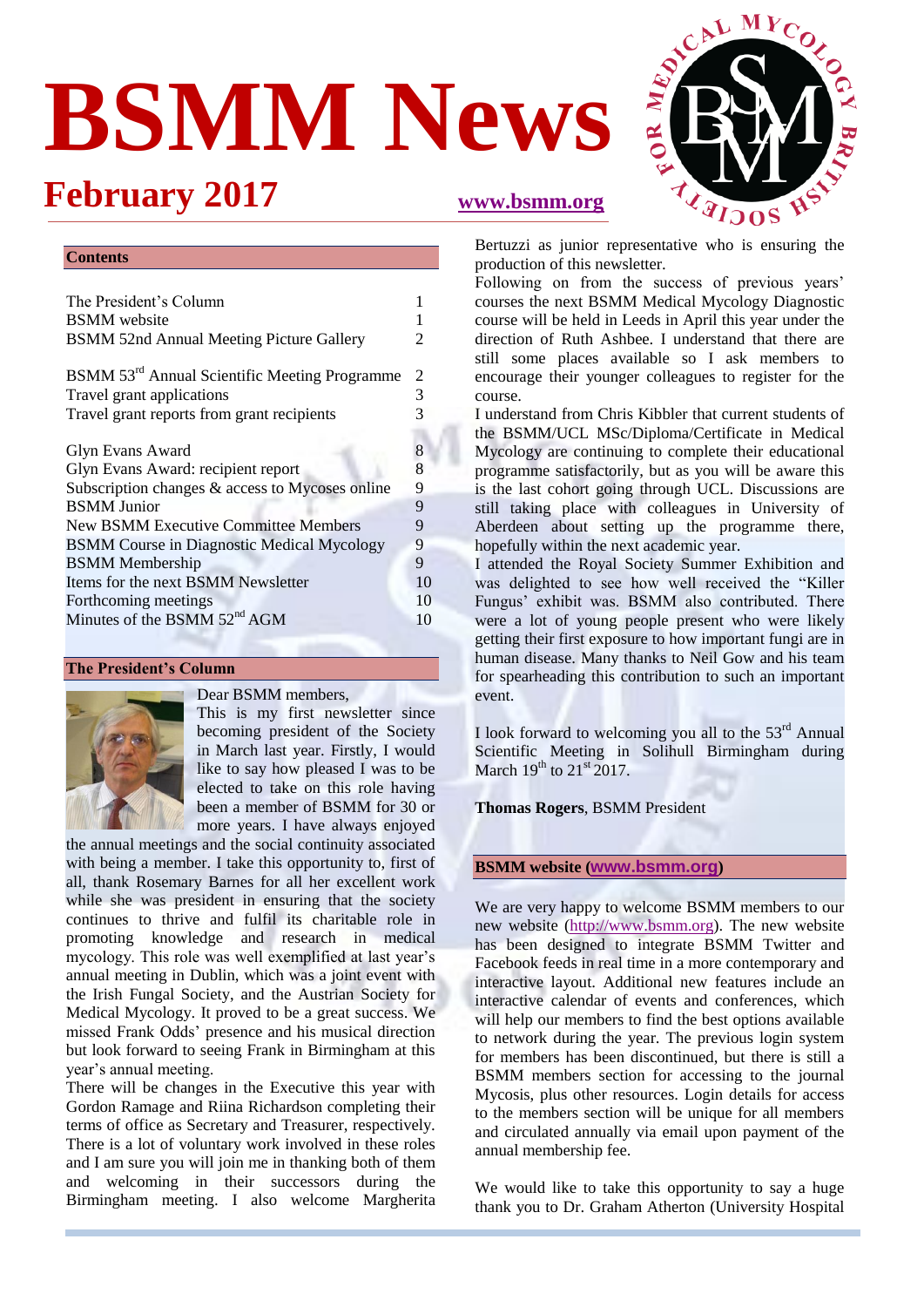of South Manchester) who has been crucial for the development of the website, and to Margherita Bertuzzi who has been the driving force behind the rejuvenation of the website.

We welcome feedback and suggestions from the BSMM members, so please get in touch on our Facebook page or email us at [info.bsmm@gmail.com.](mailto:info.bsmm@gmail.com) Furthermore, we are looking for some additional images to use, so if you want to showcase your research, please send us your images (with a legend) and these will be included on the new website.

### **BSMM 52nd Annual Meeting Picture Gallery**

Some pictures of the  $52<sup>nd</sup>$  Annual meeting held in Dublin last April in collaboration with the Irish Fungal Society and the Austrian Society for Medical Mycology.





#### **BSMM 53 rd Annual Scientific Meeting Programme**



53rd BSMM Annual Scientific Meeting St John's Hotel, Solihull, Birmingham<br>March 19<sup>th</sup> -21st 2017

#### **Meeting Programme**

will take place in the Brueton Room, Park Suite

| Posters will be displayed in the Malvern Room, Park Suite |                                                                                                                                                                                                                                                                                                                                                                                                                                                                                                                                                                                                                |  |  |  |
|-----------------------------------------------------------|----------------------------------------------------------------------------------------------------------------------------------------------------------------------------------------------------------------------------------------------------------------------------------------------------------------------------------------------------------------------------------------------------------------------------------------------------------------------------------------------------------------------------------------------------------------------------------------------------------------|--|--|--|
| SUNDAY 19TH MARCH 2017                                    |                                                                                                                                                                                                                                                                                                                                                                                                                                                                                                                                                                                                                |  |  |  |
| From 13.30                                                | <b>Registration (Park Suite Entrance)</b>                                                                                                                                                                                                                                                                                                                                                                                                                                                                                                                                                                      |  |  |  |
| 14.00 -16.00                                              | BSMM Executive Committee Meeting (Room tbc)<br>(BSMM Executive Only)                                                                                                                                                                                                                                                                                                                                                                                                                                                                                                                                           |  |  |  |
| $14.30 - 16.30$                                           | WTSA Early Careers Workshop (Open to all)<br>Chaired by Simon Johnston (University of Sheffield)<br>Tanya Roberts (Senior Medical Scientist, Gilead),<br>Tim Dafforn (Chief Entrepreneurial Advisor, BEIS,<br><b>UK Government)</b><br>Georgina Drury (Research Support Partner,<br>University of Birmingham)<br>Sheba Agarwal-Jans, (Journal Publisher, Elsevier),<br>David Brown (Biosciences Technical Lead, Health &<br>Safety Executive)<br>Tehmina Amin (Project Administrator, Wellcome<br><b>Trust Strategic Award)</b><br>Andy Borman (Principal Clinical Scientist, Public<br><b>Health England)</b> |  |  |  |
| <b>SESSION ONE</b>                                        |                                                                                                                                                                                                                                                                                                                                                                                                                                                                                                                                                                                                                |  |  |  |
| CHAIR: LEWIS WHITE (PUBLIC HEALTH WALES)                  |                                                                                                                                                                                                                                                                                                                                                                                                                                                                                                                                                                                                                |  |  |  |
| 16.45                                                     | <b>Official Welcome</b>                                                                                                                                                                                                                                                                                                                                                                                                                                                                                                                                                                                        |  |  |  |
| 17.00                                                     | Poster Elevator Talks (6 x 5min slots)<br>Leenah Alaalm, Jagdish Chander, Kangzhen Dong,<br>Robert Evans, Mariam Garelnabi, Jemima Ho                                                                                                                                                                                                                                                                                                                                                                                                                                                                          |  |  |  |
| 17.30                                                     | <b>BSMM Foundation Lecture, Gordon Brown</b><br>(MRC Centre for Medical Mycology, Aberdeen)<br>Chaired by Tom Rogers (Trinity College Dublin)                                                                                                                                                                                                                                                                                                                                                                                                                                                                  |  |  |  |
| 18.30                                                     | <b>Poster Session 1</b>                                                                                                                                                                                                                                                                                                                                                                                                                                                                                                                                                                                        |  |  |  |
|                                                           |                                                                                                                                                                                                                                                                                                                                                                                                                                                                                                                                                                                                                |  |  |  |
| 19.30                                                     | <b>Dinner &amp; Late Bar</b>                                                                                                                                                                                                                                                                                                                                                                                                                                                                                                                                                                                   |  |  |  |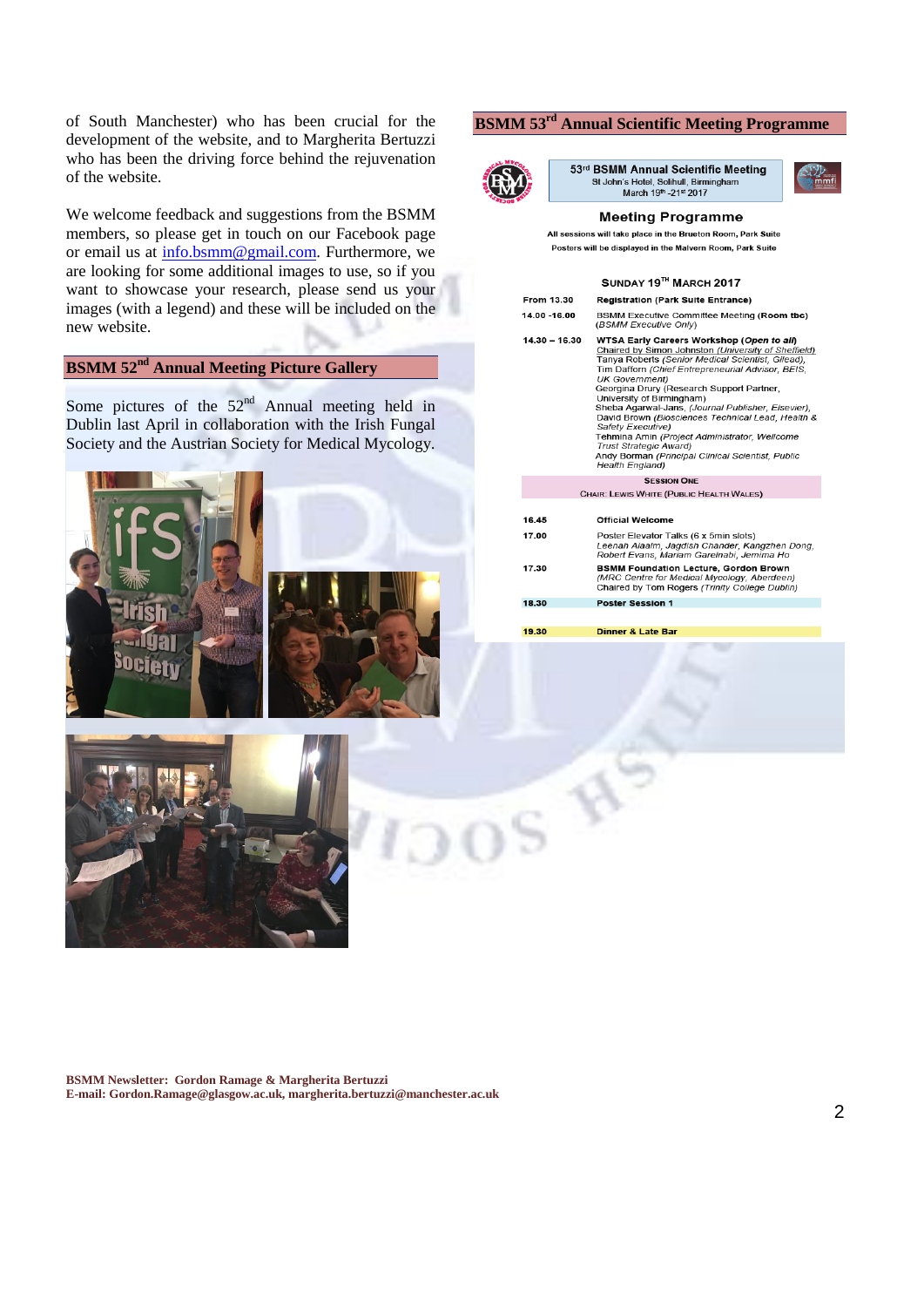#### MONDAY 20TH MARCH 2017

|                      | <b>SESSION TWO</b>                                                                                                                                                                                  |  |  |  |
|----------------------|-----------------------------------------------------------------------------------------------------------------------------------------------------------------------------------------------------|--|--|--|
|                      | CHAIR: GORDON RAMAGE (DENTAL SCHOOL, GLASGOW)                                                                                                                                                       |  |  |  |
| 09.00                | Keynote 1: Jessica Quintin<br>(Institut Pasteur, Paris)                                                                                                                                             |  |  |  |
| 09.30                | <b>Offered Talk 1: Josie Gibson</b><br>Cryptococcus neoformans expansion in in vivo infection<br>and the role of autophagy in host phagocyte cells<br>(University of Sheffield & A-Star, Singapore) |  |  |  |
| 09.45                | Offered Talk 2: Margherita Bertuzzi<br>Single cell analysis of the Aspergillus fumigatus host-<br>pathogen interaction at the alveolar epithelium<br>(University of Manchester)                     |  |  |  |
| 10.00                | <b>Offered Talk 3: Neil Gow</b><br>Immune consequences of the spatial organization the<br>Candida cell wall:<br>(MRC Centre for Medical Mycology, Aberdeen)                                         |  |  |  |
| 10.15                | Offered Talk 4: Aleksandra Jasiulewicz<br>In vivo phagocyte responses to the opportunistic fungal<br>pathogen Mucor circinelloides<br>(University of Birmingham)                                    |  |  |  |
| 10.30                | Tea/Coffee                                                                                                                                                                                          |  |  |  |
|                      |                                                                                                                                                                                                     |  |  |  |
| <b>SESSION THREE</b> |                                                                                                                                                                                                     |  |  |  |
|                      | CHAIR: KERSTIN VOELZ (UNIVERSITY OF BIRMINGHAM)                                                                                                                                                     |  |  |  |
| 11.00                | Keynote 2: Bill Steinbach<br>(Duke University, USA)                                                                                                                                                 |  |  |  |
| 11.30                | <b>Offered Talk 5: Andy Borman</b><br><b>Candida auris in the UK</b><br>(National Mycology Reference Laboratory)                                                                                    |  |  |  |
| 11.45                | <b>Offered Talk 6: Iain Page</b><br>Cut-offs for the Siemens Immulite Aspergillus-specific<br>IgG assay for diagnosis of chronic pulmonary<br>aspergillosis in Uganda<br>(University of Manchester) |  |  |  |
| 12.00                | <b>Offered Talk 7: David Denning</b><br><b>Update on GAFFI Activities: Global Action Fund for</b><br><b>Fungal infections, Switzerland and UK.</b><br>(University of Manchester)                    |  |  |  |
|                      |                                                                                                                                                                                                     |  |  |  |

12.30

Lunch

|              | <b>SESSION FOUR</b>                                                                                                                                                                                                                                                             |
|--------------|---------------------------------------------------------------------------------------------------------------------------------------------------------------------------------------------------------------------------------------------------------------------------------|
|              | CHAIR: GORDON BROWN (UNIVERSITY OF ABERDEEN)                                                                                                                                                                                                                                    |
| 13.30        | The Gilead Lecture: William Hope<br>(Institute of Translational Medicine, Liverpool)                                                                                                                                                                                            |
| 14.00        | Offered Talk 8: Catherine Pashley<br>The lung fungal microbiome in patients with asthma<br>(University of Leicester)                                                                                                                                                            |
| 14 15        | Offered Talk 9: Sergio Moreno-Velasquez<br>The dynamic changes in the B-1.3-Glucan synthase<br>localization caused by caspofungin involve hyphal tip-<br>lysis coupled with intrahyphal growth and paradoxical<br>effect in Aspergillus fumigatus<br>(University of Manchester) |
| 14 30        | Poster Elevator Talks (6 x 5min slots)<br>Simon Johnston, Paula Seoane, Volha Skrahina,<br>Wioleta Trzaska, Leighann Sherry, Alfred<br>Kamuyango                                                                                                                                |
| 15.00        | Tea/Coffee                                                                                                                                                                                                                                                                      |
|              |                                                                                                                                                                                                                                                                                 |
|              | <b>SESSION FIVE</b>                                                                                                                                                                                                                                                             |
|              | CHAIR: ADILIA WARRIS (UNIVERSITY OF ABERDEEN)                                                                                                                                                                                                                                   |
|              |                                                                                                                                                                                                                                                                                 |
| 15.30        | Keynote 3: Anne Puel<br>(INSERM, Paris)                                                                                                                                                                                                                                         |
| 16.00        | Gilead Fellows Talk 2: Darius Armstrong-James<br>(NHLI, Imperial College)                                                                                                                                                                                                       |
| 16.15        | <b>AGM (All BSMM Members Welcome)</b>                                                                                                                                                                                                                                           |
| 17-17.45     | MSc Mycology Meeting (By Invitation Only)                                                                                                                                                                                                                                       |
| 17-18.30     | <b>Poster Session 2</b>                                                                                                                                                                                                                                                         |
|              |                                                                                                                                                                                                                                                                                 |
| 19.15 - late | Dinner, Dancing, Sing-along                                                                                                                                                                                                                                                     |
|              |                                                                                                                                                                                                                                                                                 |

**BSMM Newsletter: Gordon Ramage & Margherita Bertuzzi E-mail: Gordon.Ramage@glasgow.ac.uk, margherita.bertuzzi@manchester.ac.uk**

**LEATOOS**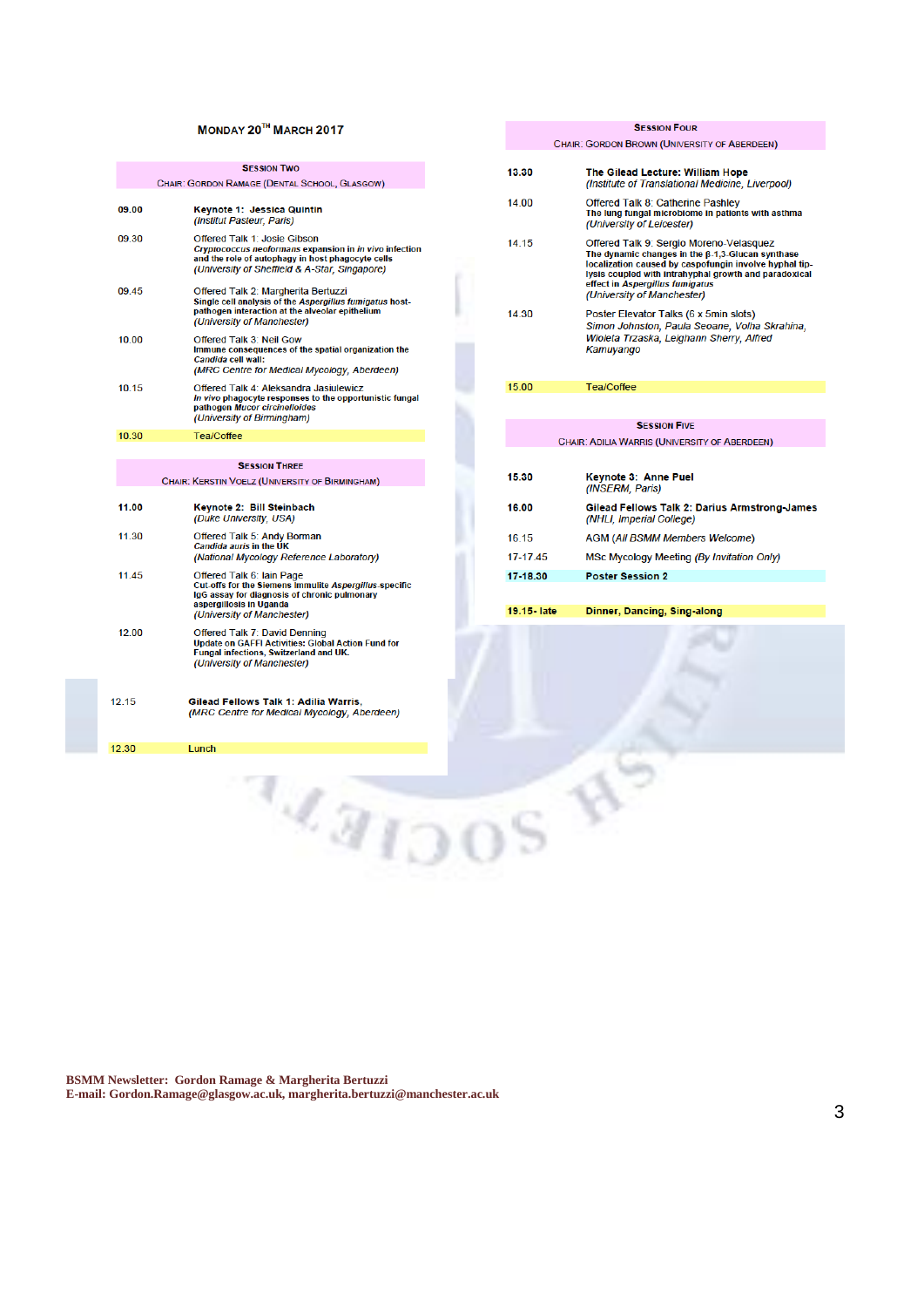#### TUESDAY 21<sup>ST</sup> MARCH 2017

**SESSION SIX CHAIR: NEIL GOW (UNIVERSITY OF ABERDEEN)** 09.30 Keynote 4: Bernhard Hube (HKI Jena) 10.00 Offered Talk 10: Peter Cook Dendritic cells are required to mediate and sustain type-2 and type-17 allergic inflammation against Aspergillus fumigatus (University of Manchester) 10.15 The Basilea Lecture: Ashraf Ibrahim (Los Angeles Biomedical Research Institute, UCLA) 10.45 Tea/Coffee **SESSION SEVEN** CHAIR: JULIAN NAGLIK (KINGS COLLEGE LONDON) 11.15 **Keynote 5: Duncan Wilson** (MRC Centre for Medical Mycology, Aberdeen) 11.45 Offered Talk 11: Daniel Fischer Candida glabrata persistence within macrophages (HKI, Jena)  $1200$ Offered Talk 12: Rebecca Hall Adaptation of Candida albicans to environmental pH induces cell wall remodelling and enhances innate immune recognition (University of Birmingham) 12.15 Offered Talk 13: Selinda Orr IL-27 Induced by Select Candida Spp. via TLR7/NOD2 IL-27 Induced by Select Candida Spp. via TLR7/<br>Signalling and IFN-β Production Inhibits Fungal<br>Clearance (Cardiff University) Gilead Fellows Talk 3: Gordon Ramage 12.30 (Dental School, Glasgow) 12.45 **Closing Address** 12.50 Lunch 14.00 **End of Conference** 

#### **BSMM Travel Grant Applications**

Travel Grant applications are reviewed every three months for the coming year. The criteria for eligibility and purpose of the award can be found on the BSMM website (http://www.bsmm.org/front/grants-funding/) along with the application form.

Upcoming deadlines: 31/01/2017, 30/04/2017, 31/07/2017, 31/10/2017.

#### **Travel grant reports from grant recipients**



**BSMM 52nd Annual Scientific Meeting Dublin (Ireland), March 20th -22nd 2016**

I applied for the travel grant to attend the British Society for Medical Mycology (BSMM) conference that took place in Dublin, 20<sup>th</sup>-22<sup>nd</sup> March 2016. My submitted abstract for this meeting was selected for an oral talk. This talk, on "Novel approaches for understanding trauma-associated fungal infections" was awarded the BSMM PhD prize.

I am very grateful for receiving this grant as it gave me opportunity to attend this conference, present my work and meet other scientists at a critical moment in my PhD. The conference was very beneficial for myself as it was a joint meeting between BSMM, Irish Fungal Society (IFS) and Austrian Society For Medical Mycology (ÖGMM) I have learn a lot from both scientific and medical fields. I am looking forward to next year's BSMM conference.

**Wioleta Trzaska**



**BSMM 52nd Annual Scientific Meeting Dublin (Ireland), March 20th -22nd 2016**

The BSMM 52nd Annual scientific meeting took place in Dublin from March  $20^{th}$ - $22^{nd}$  2016. I would like to thank the BSMM for awarding me a travel grant allowing me to attend this conference in Ireland. This gave me the opportunity to meet with experts within the mycology field and network with colleagues from different parts of the world. During the conference I presented a poster on the work I have been doing on the

effect of pH on the *Candida* cell wall. During the poster session I was able to discuss my research and gain valuable input and suggestions from others within the field.

Across the three days, there were talks covering a wide range of fungal pathogens from both clinical and academic perspectives. I was especially interested in hearing the opening talk of the conference from Professor Derek Sullivan '*Candida dubliniensis* at 21'. He gave an insightful overview of the discovery and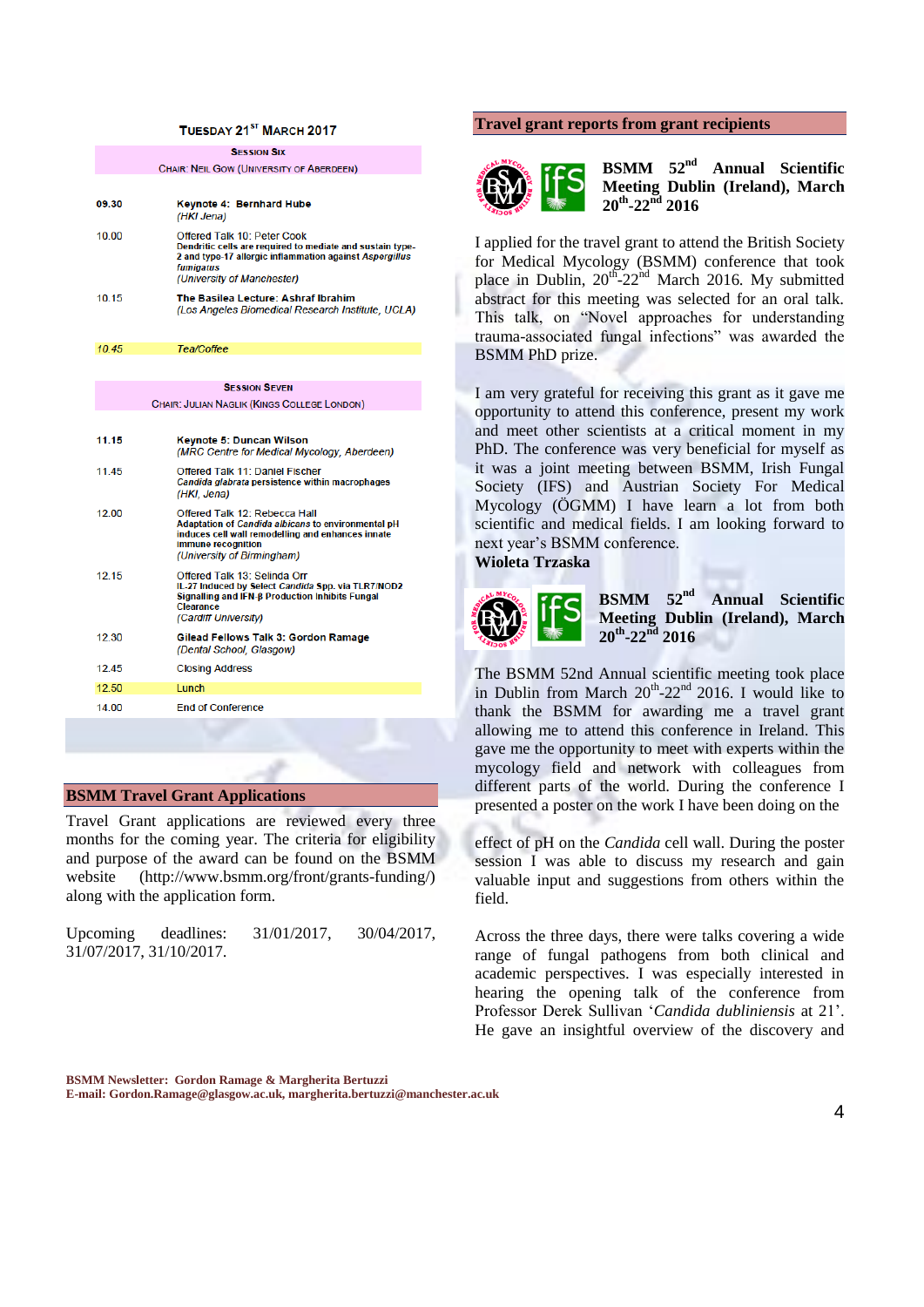classification of the *C. dubliniensis* species and shared some recent findings regarding *C. dublininensis* hyphal formation and pathogenesis. I also found Ken Haynes talk on 'functional genomics of Zymoseptoria' particularly interesting to consider the importance of applying mycological research tools to often overlooked plant pathogens which could have devastating effects regarding food availability. There were many other talks throughout the conference which helped me consider my own research from different perspectives and bought me up to date with developments within the field.

I would like to once again thank the BSMM for allowing me to attend this conference and also to enjoy the annual dinner and singsong at the beautiful setting of Malahide beach. **Sarah Sherrington**



#### **13th ASM meeting on Candida and Candidiasis, Seattle (USA), April 13th -17th 2016**

I would like to thank the BSMM for awarding me a travel grant to help financially support my attendance at the 13<sup>th</sup> ASM Candida and Candidiasis conference, which was held in Seattle from the  $13<sup>th</sup>$ -17<sup>th</sup> of April. As an independent research fellow initiating my own research group in Candida biology, attendance at this prestigious meeting was paramount to my career, providing an excellent opportunity to introduce our work to the Candida community. I presented our work as an oral presentation entitled "Environmental pH drives unmasking of *Candida albicans* beta-glucan, modulating the host-pathogen response" in the third session of the conference. Throughout the conference I received excellent comments and suggestions on the project, and established many new connections and key collaborations.

The conference contained eighteen sessions, with six parallel sessions, and three poster sessions, which were equally balanced between immunology and fungal biology talks and posters. The highlight of the conference for me was the double act on the structure of the fungal cell wall by Megan Lenardon and Neil Gow. Megan presented TEM topology modelling of the outer mannan fibril layer, which was a stunning piece of work and really advanced our knowledge on this key component of the fungal cell wall. Neil then followed Megan, presenting spectacular TEM images of AmBiosome entering the fungal cell wall, and discussed the potential applications of liposome technology may hold for fungal research. The elevator sessions were an excellent opportunity to get snippets of work being presented in the poster session, and these posters were very popular in the actual poster session.

The conference dinner was a unique spread comprising of mini cones of chips and breaded scampi, Thai food in mini take-away boxes, crab cakes and clam chowder. Excess calories were shed on the dance floor in the usual ASM style. Seattle provided an amazing setting for this conference, with sufficient time in the evening to sample many of the exquisite local restaurants the city has to offer. With over 200 Starbucks located downtown, coffee was never far away. After the conference I took some time to see Seattle, and enjoyed the mini heat wave whilst visiting some of the tourist attractions, the Duck Ride was one of our favourites thanks to Caffeinated Cathy!

I would like to thank the organising committee for arranging an impressive line up of speakers and a great conference program, and the Candida community for making this an excellent conference. Again, I would like to extend my gratitude to the BSMM committee for enabling me to participate in this exciting conference program, to reacquaint with old friends and to develop new connections and collaborations. **Rebecca Hall**



**13th ASM meeting on Candida and Candidiasis, Seattle (USA), April 13th -17th 2016**

I am extremely grateful to the BSMM for awarding me a generous travel grant to attend the ASM Candida and candidiasis meeting in Seattle where I co-chaired the Cell Biology session with Jamie Konopka.

The amazing scientific program included a fantastic keynote lecture by Judy Berman on the dynamic genome of Candida albicans, and sessions on fungal and host signalling, life in the host, Candida case reports, immune biology, epidemiology, evolution and the genome, diagnosis and therapies, morphology and cell biology, and biofilms and microbial interactions. Sessions run in parallel included infection models, late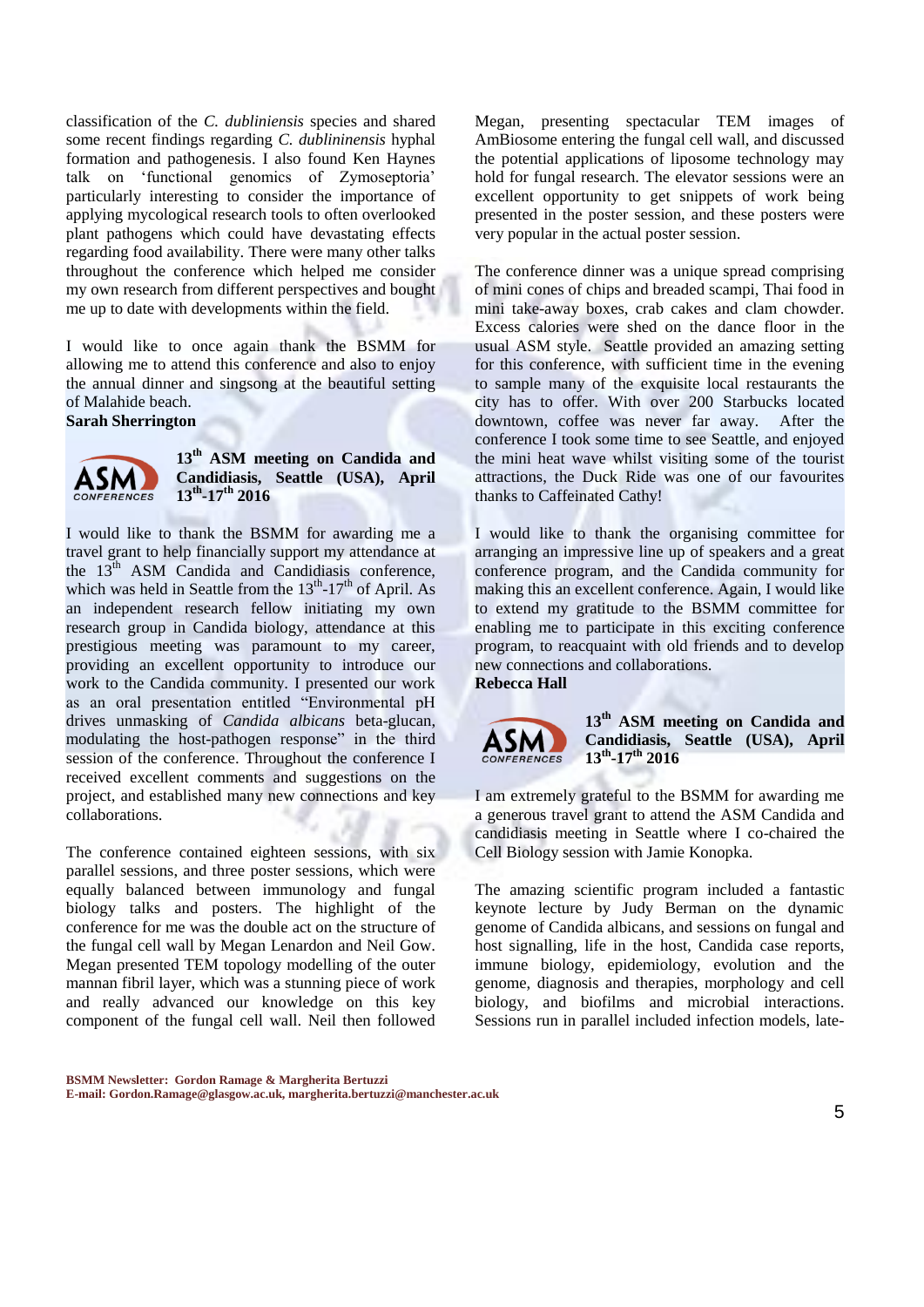breaking hot topics, and micronutrients and metabolism, as well as molecular pathogenesis of Candida infections, fungal-drug interactions, and cool tools.

Highlights of the scientific program included a talk from Oliver Kurzai from Jena who kindly corrected some of the common misconceptions held by non-clinical researchers relating to the clinical need for Candida research, as well as the two elevator sessions with really excellent talks from the next generation of Candida researchers.

Special mention should also go to Ted White who put together a fabulous guide to Seattle for those of us who were lucky enough to have time to explore the amazing city. With a Starbucks on almost every corner, tourist attractions, shops, markets, restaurants, and microbreweries, there was no shortage of things to do, see, eat and drink.



I very much look forward to the next ASM Candida meeting in Providence, USA in 2018, and would like to again thank the BSMM for their support. **Megan Lenardon**



#### **26th International Congress of The Transplantation Society, Hong Kong (China), August 18th -23rd 2016**

I had the privilege of attending TTS 2016, the Transplant Society's biennial Congress, in Hong Kong last month, and am grateful to the BSMM for support in the form of a travel grant. The main meeting itself was preceded by a one-day Transplant Infectious Disease conference, which was very well attended.

Solid organ transplant recipients receiving varying degrees of immunosuppression to maintain graft<br>tolerance, ranging from calcineurin inhibitor tolerance, ranging from calcineurin inhibitor monotherapy for many renal allografts to augmented triple therapy including steroids and anti-proliferative agents in heart and lung transplantation. This confers varying degrees of susceptibility to opportunistic pathogens, and this was reflected in the fascinating infection sessions at TTS. A notable case vignette for me was a case of cryptococcosis seemingly presenting as treatment-resistant lower limb cellulitis in a renal transplant recipient, which on further investigation, revealed entirely subclinical, disseminated disease sampled from mediastinal lymph nodes and cerebrospinal fluid. Also of great interest from a fungal epidemiology perspective, was a large pneumonia case series form a tertiary renal transplant centre in North India, where fungal pathogens comprised the most<br>commonly-detected organisms by bronchoscopy commonly-detected organisms (25.5%), outnumbering tuberculosis (16.1%), bacterial (12.9%) and viral (9.6%) infections, with *Aspergillus* spp most implicit.

I had the opportunity to present the latest findings of our research into the mechanism of the dendritic cell response to *Aspergillus fumigatus* infection in lung transplant recipients, where we found that calcineurin inhibitor delay *A. fumigatus*-mediated DC maturation and stimulation of T-cells. This was followed by stimulating debate on the difficulties of achieving a balance between activating an appropriate T-cell response to fungal infection versus the need to maintain graft tolerogenesis.

The meeting provided a valuable insight into prevalence and burden of fungal disease, which was both regionand organ-specific. It was encouraging to observe both concordant approaches to management between geographical locations, as well as a shared enthusiasm for improving fungal diagnostics in this challenging patient cohort.

**Amit Adlakha**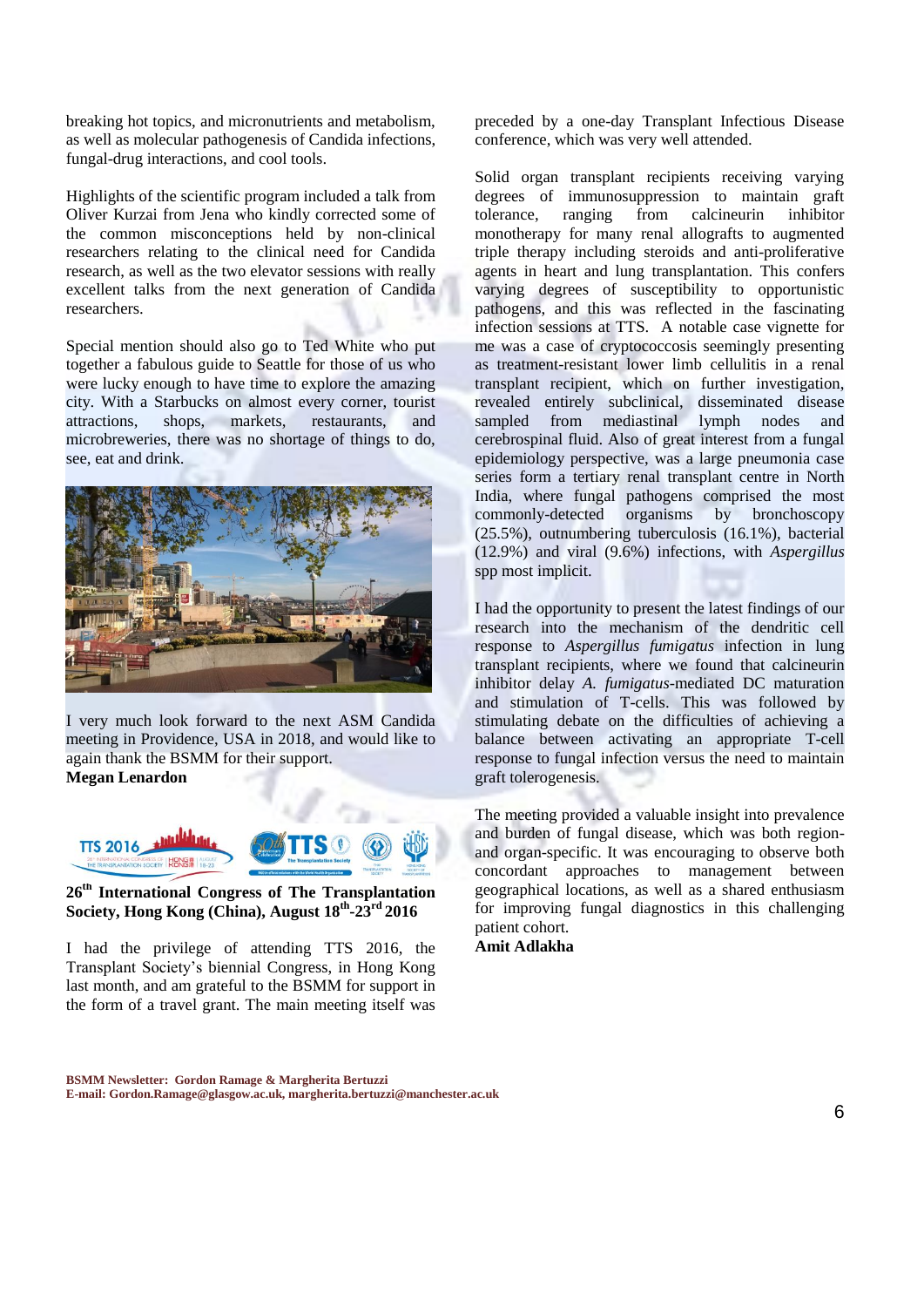

**Gordon Research Seminar and Conference, Immunology of Galveston (USA), January 14th -15th, 2017**

I was privileged to attend the GRC Immunology of Fungal Infection this 2017 which took place from 14th to 20th of January at the Hotel Galvez, Galveston, TX USA. The theme of this year's conference was "Fundamental Insights and Therapeutic Potential: Advances in Understanding the Host-Fungus Interaction" and I am grateful to the BSMM for their support in the form of a travel grant. GRC Immunology of Fungal Infection is held every other year and convenes up to 200 scientists from all over the world, in a friendly and thought provoking environment.

The main conference was preceded by a one-day seminar series (Gordon research seminar, GRS) Immunology of Fungal infection focused on the theme "Exploring the Hosts' Weaknesses: New Insights from Basic Mechanisms to Complex Host-Pathogen Interactions to Combat Fungal Infections". This session was uniquely designed for graduate students, post-docs and young faculty from around the globe to discuss and exchange new data and cutting edge ideas in a semiinformal atmosphere. The highlight of GRS was the next generation mentoring session where the younger scientist and graduate students could meet with current senior scientists working at the forefront of innovative research in medical mycology and fungal immunology for career progress support and advice.

My PhD project focused on understanding the molecular mechanisms behind fungal invasion of the pulmonary tissues and the role of the hosts in fostering and (or) resisting the invasive processes. Attending and participating in Gordon research conference on Immunology of Fungal Infection provided me with the opportunity to present my recent findings by way of poster and oral presentation as well as engage with other senior scientists in the field. All the sessions (including the speakers) were very stimulating but the most interesting of all to me was talk by Bruce Klein titled "Lung epithelium and control of inhaled fungal pathogens" which came under Humoral and Cellular Effectors in Fungal Immunity session. Studies on the contribution of epithelial cell activities to fungal induced pulmonary tissue damage is still at infancy and

this session did well to highlight the contemporary issues related to the subject area, cutting edge researches on-going and the areas of importance moving forward. A lot of unpublished data covering all areas of fungal immunology research were presented and an insight on what to expect as new publications in the near future.

The location of the conference Hotel Galvez, a beachfront hotel situated on the Texas Gulf Coast was amazing, offering luxurious conference rooms, inspiring views but still very serene to learning and articulations. The rooms were very comfortable, the staff was supportive and there were lots of things to explore in spare time such as beach run, swimming, cycling etc. I also had the opportunity to visit one of the National Aeronautics and Space Administration, Houston.

GRC 2017 in general was an experience that I will not forget in a hurry. It was mind fulfilling and a great opportunity to catch-up with the recent development in the research area as well as with authors and colleagues from all over the world some of whom I have read their works but communicated with only via emails. Thanks to the BSMM for making this dream come true! Sincerely grateful

**Uju Joy Icheoku**

 $G_C$ 

**Gordon Research Seminar and Conference, Immunology of**  Infection, Galveston **(USA), January 14th -15th, 2017**

I was awarded a travel grant from to BSMM to attend a Gordon Research Conference (GRC) and Seminar (GRS) titled: "Immunology of Fungal Infections" that took place at Hotel Galvez, Galveston, Texas, USA from the  $14<sup>th</sup>$  to the  $20<sup>th</sup>$  of January 2017.

Over the last few decades, the incidence of fatal fungal diseases worldwide such as cryptococcal meningitis, aspergillosis and candidiasis, has risen to a point of surpassing the death tolls of malaria and tuberculosis. Afflicting primarily in the immunocompromised, there is an urgent need to expand current knowledge on host and pathogen interactions, potential antifungal drug targets, and the vaccine development.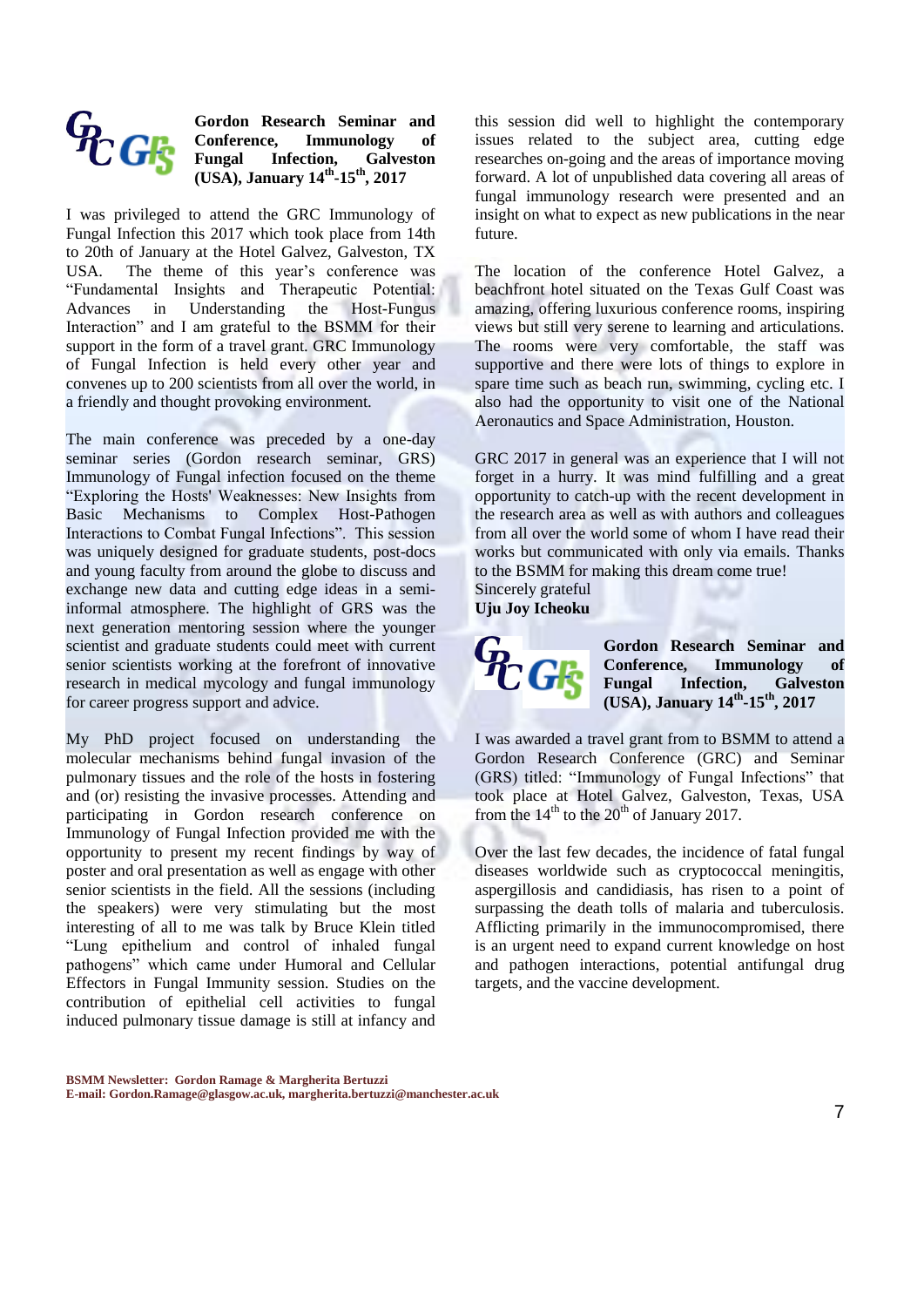A diverse group of the international members of the fungal research community were in attendance that endowed the conference with a wide range of high quality and inspiring talks from PhD students, Post-docs and established researchers. The seminar lasted the first two days and was open to attendance by early career researchers, while the conference – open to all members of the research community - began immediately after the conclusion of the latter, and continued for the next five days.

The sessions aimed to address topics like fungal pathogen recognition by the immune system, the ability of certain fungi to switch from commensalism to pathogenicity; factors within innate and adaptive immunity that may confer susceptibility or protection from acquiring fatal infections; and attempts to uncover the immunogenetics and pathophysiology associated with these diseases. During these meetings, I had the opportunity to give both a talk and present a poster of my PhD research project titled: "The Role Of Host Variability In Determining Macrophage Responses To Cryptococcosis". I received important feedback for both of my presentations and learnt of alternative methods to approach my research question with.

This was a valuable experience as I got the chance to meet many scientists in my subject, get feedback and ideas on my research, and build new collaborations. I am very grateful to my supervisor, Professor Robin May for supporting my attendance at this conference, and to the BSMM for awarding me the travel grant that made it all possible.

#### **Mariam Garelnabi**

#### **Glyn Evans Award**



The Society recognized the huge contribution Prof Glyn Evans made to the BSMM and mycology by providing an award to members to provide financial support to visit another laboratory for a period of

training, usually to learn a specific technique. The Award contributes towards the costs of travel, accommodation and directly related expenses.

There are no set application deadlines for this award. And applications may be submitted for consideration at any time. An award will not usually be made if the

applicant has received a previous award (Travel Grant or Glyn Evans Award) less than three years before the application date.

More information at: <http://www.bsmm.org/front/grants-funding/>

#### **Glyn Evans Award - Recipient reports**

**Molecular Mycology: Current Approaches to Fungal Pathogenesis -Woods Hole (USA), 12th -28th June 2016**

I am extremely grateful to the BSMM committee for granting me a Glyn Evans Award to financially support my attendance to the "Molecular Mycology" course held at the Marine Biological Laboratory in Woods Hole. This intensive course, coordinated by Dr Xiaorong Lin and Dr Damian Krysan, provided an invaluable opportunity to gain a broader understanding of the current state of knowledge on human fungal pathogenesis. As students, we were treated to inspirational talks by field experts and received hands-on training in essential tools used in fungal research. Importantly, a most precious aspect of the course was the small class-size which provided numerous opportunities for one-on-one scientific (and non-scientific!) discussions with lecturers, TAs and fellow students.

Lecturers included Prof. Jack Edwards, Prof. Aaron Mitchell, Prof. Ted White, Prof. Joe Heitman, Dr. Robb Cramer, Dr. Deb Hogan, Prof. Don Sheppard, Prof. Richard Bennett, Prof. Arturo Casadevall, among many others! Topics covered various aspects relating to *Candida*, *Aspergillus* and *Cryptococcus* biology and host interactions (and how to manipulate them), as well as anti-fungal drug development, clinical practices and animal models of infection (a personal highlight). These intense academic sessions were mixed with relaxing social activities. Since this was the  $20<sup>th</sup>$  anniversary of the course we had a special seminar where course alumni were invited to speak about their research and students presented their projects in a poster session. I was able to show my PhD findings on macrophage phagocytic temporal dynamics of different fungal pathogens to several field experts, who gave me advice on the most relevant aspects to follow up as well as experimental suggestions.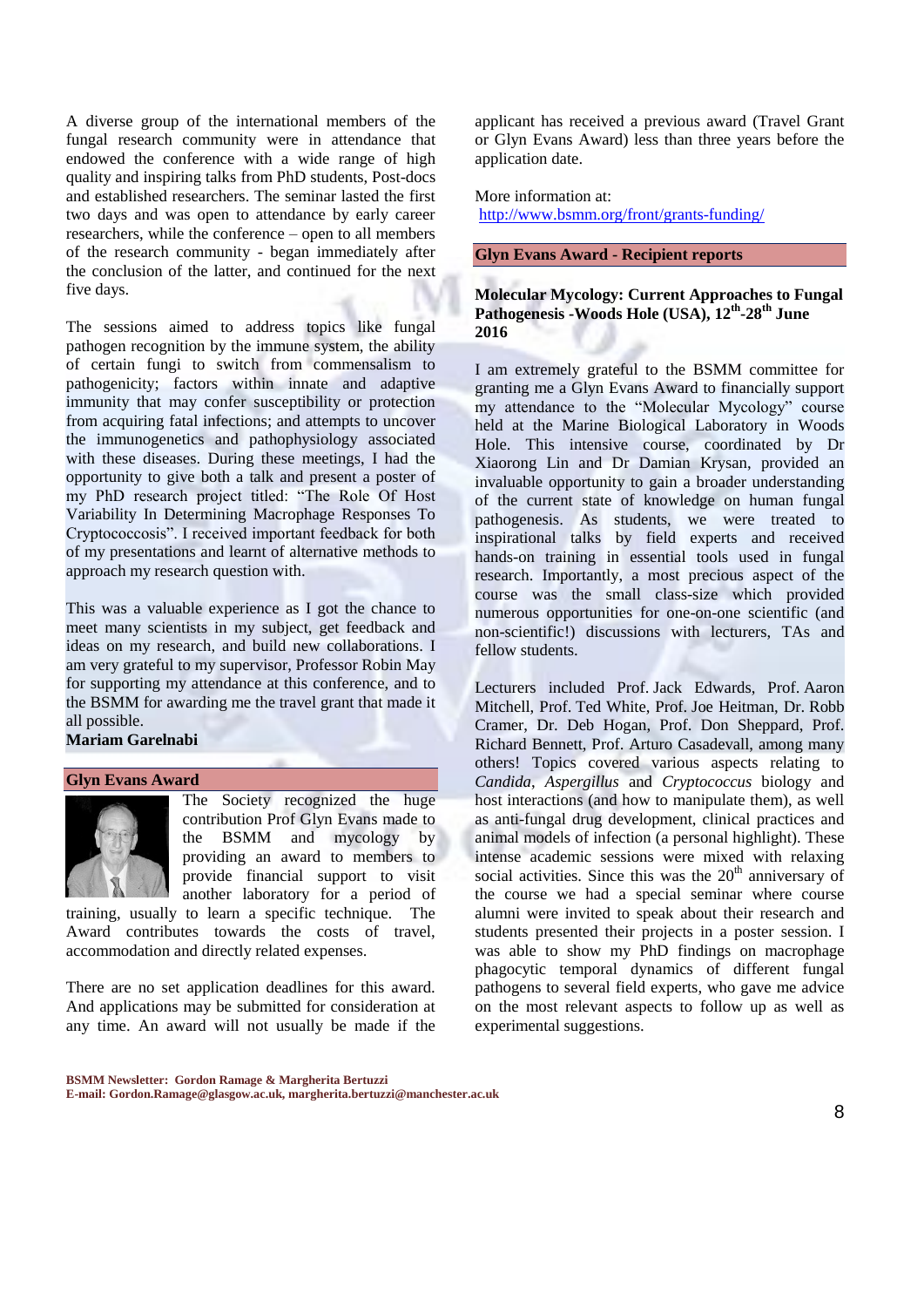Attending this course was extremely beneficial for my academic career. I returned to my home institution with increased excitement and new ideas to apply in my project. Furthermore, after graduating I aim to return to my home country (Uruguay) and establish a Medical Mycology research line. This opportunity allowed me to expand my involvement and to develop networks with influential leaders in the fungal community enabling me to create long-lasting connections that will help me progress in this stimulating field. **Fernanda Alonso**

#### **Subscription changes & access to Mycoses online**

The annual membership subscription of £25 also includes online access to the journal Mycoses. Please remember to pay your membership fees of £25 [\(http://www.bsmm.org\)](http://www.bsmm.org/) for 2017 using the 'Buy now' PayPal link that will allow you to pay by debit or credit card. Please note that you do not need a PayPal account in order to complete payment or to have a membership profile and password to login for payment.

There is also an option to set up a standing order yourself by internet banking. This is a bit of a u-turn from what we were trying to do last year, but changes in banking regulations and associated charges have hampered efforts for a direct debit option. If you do want to set up a standing order please contact our Treasurer Dr Rinna Richardson [\(riina.richardson@manchester.ac.uk\)](mailto:riina.richardson@manchester.ac.uk) or successor, who will provide the banking details.

#### **BSMM Junior**



BSMM Junior is a resource for junior medical mycologists to allow scientific discussion and communication. We have setup BSMM Junior Twitter and Facebook pages to promote the BSMM to junior

members of the society and to encourage interaction between young medical mycologists. The current BSMM Junior representative is Dr Margherita Bertuzzi from the Manchester Fungal Infection group (MFIG).

Please connect with BSMM Junior on Twitter and Facebook using the links below:



<https://www.facebook.com/BSMM.Junior>

#### [https://twitter.com/BSMM\\_Junior](https://twitter.com/BSMM_Junior)

We would like you the members to provide as much new material as possible to help ensure our society is dynamic, impactful and informative to the medical mycology community. Therefore, if you have material you wish to share about your public engagement, photo's from meetings, or any other relevant material then send it onto any one of the committee members.

#### **New Executive Committee Members**

Dr Margherita Bertuzzi joined the executive in March 2016, replacing Dr Louise Walker as the Junior Rep. As you can see from this newsletter and the new website, she has been immensely busy.

As Tom indicated in his introduction, both Gordon Ramage and Riina Richardson as due to stand down from their roles as Secretary and Treasurer. Megan Lenardon will also leave the executive committee. Therefore, we have 3 important executive roles to fill. We hope you engage with the elections at this year's AGM. It is not too late to get involved!

#### **BSMM Course in [Diagnostic Medical Mycology](http://www.bsmm.org/file/148#overlay-context=node/43/edit)**

The BSMM [course in Diagnostic Medical Mycology](http://www.bsmm.org/file/148#overlay-context=node/43/edit)  will feature basic mycology and deal with the clinical features, epidemiology, pathogenesis and laboratory diagnosis of superficial, subcutaneous and systemic mycoses. This will include the characteristics and identification of dermatophytes and yeasts, serological tests and laboratory monitoring of antifungal therapy.

For registration information please contact Dr Ruth Ashbee [\(h.r.ashbee@leeds.ac.uk\)](mailto:H.R.Ashbee@leeds.ac.uk).

#### **BSMM membership**

The Society has a total of 271 normal members, and an additional 35 honorary members and 3 life members. To date 111 of our active members have paid their membership dues of £25, bringing in £2325. We encourage membership fee payment as it helps support our travel grants and other awards. We will be chasing you soon!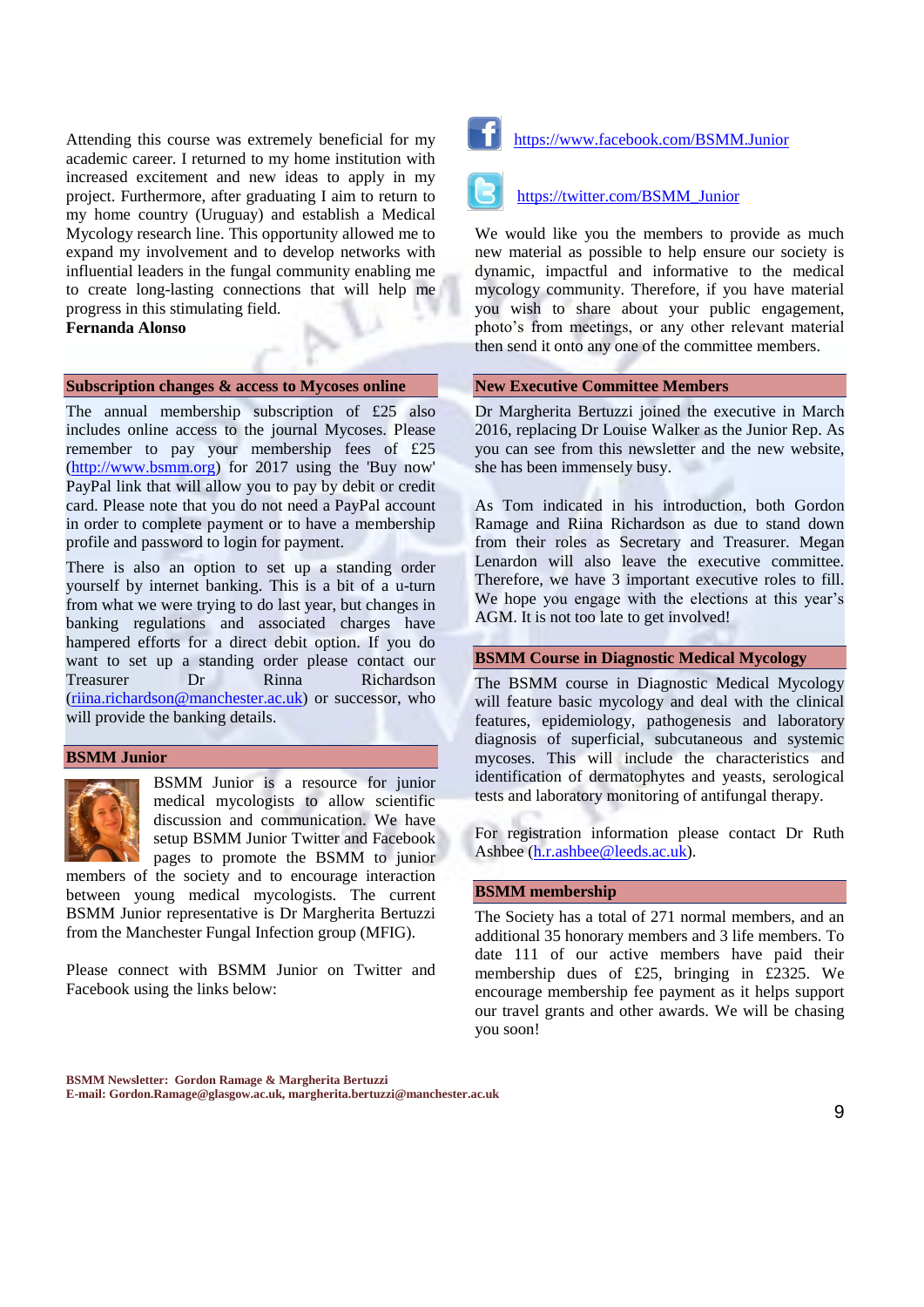We would like to welcome the 17 new members since the last meeting. These include: Courtney Kousser (Birmingham), Kangzhen Dong (Bath), Marwa Saad (Cairo), Sergio David Moreno Velasquez (Manchester), Eloise Ballard (Aberdeen), Robert Jan Bleichrodt (Manchester), Jorge Amich (Manchester), Debra DeLoach (Bath), Katie Dunne (Dublin), Elisabeth Lowe (Newcastle), Nicole Pond (King's, London), Josie Gibson (Sheffield), Daniel Larcombe (Aberdeen), Giuseppe Buda De Cesare (Aberdeen), Dora Corzo-Leon (Aberdeen), Paula Seoane (Birmingham), Pizga Kumwenda (Birmingham).

5 members have terminated their resignation from the BSMM: Celine O'Gorman, Elizabeth Doughton, Marcin Fraczek, Lars Erwig and Paul Everest.

#### **Items for the next BSMM Newsletter**

If you have any ideas, reviewed a mycology book, or come across anything that would be of interest to our community, and would be suitable for publication in the BSMM Newsletter please email Gordon (Gordon.Ramage@glasgow.ac.uk) or Margherita (Margherita.bertuzzi@manchester.ac.uk)

#### **Forthcoming meetings**

[29th Fungal Genetics Conference](http://www.genetics-gsa.org/fungal/2017/) Asilomar Conference Center, Pacific Grove, California, USA, March  $14^{th}$ -19<sup>th</sup>, 2017.

[9th International Fission Yeast Meeting](http://www.pombe2017.com/) The Banff Centre, Banff, Alberta, Canada, May 14<sup>th</sup>- $19^{th}$ , 2017.

#### [Fungal Pathogens Genomics](https://coursesandconferences.wellcomegenomecampus.org/events/item.aspx?e=629)

Wellcome Genome Campus, Hinxton, Cambridge, UK May  $11^{\text{th}}$ -16<sup>th</sup>, 2017.

[7th Advanced Lecture Course on Human Fungal](http://www.abdn.ac.uk/hfp2017)  [Pathogens \(HFP2017\)](http://www.abdn.ac.uk/hfp2017) La Colle Sur Loup, France, May 13<sup>th</sup>-19<sup>th</sup>, 2017.

 $12<sup>th</sup>$  [International Meeting on Yeast Apoptosis](https://imya12.azuleon.org/welcome.php) Camera di Commercio di Bari, Bari, Italy, May 14<sup>th</sup>- $18^{th}$ , 2017.

#### 13<sup>th</sup> [Yeast Lipid Conference](http://www.yeastlipidconference.com/next-ylc-2017.html)

AgroParisTech Claude Bernard campus, Paris, France May  $17^{\text{th}}$ -19<sup>th</sup>, 2017.

[ISSY33: Exploring and Engineering Yeasts for](http://www.microbiologysociety.org/events/event-listing/index.cfm/issy33)  [Industrial Application](http://www.microbiologysociety.org/events/event-listing/index.cfm/issy33) University College Cork, Ireland, June 26<sup>th</sup>-29<sup>th</sup>, 2017.

[Molecular Mycology: Current Approaches to Fungal](http://www.mbl.edu/education/special-topics-courses/molecular-mycology-current-approaches-to-fungal-pathogenesis/)  **[Pathogenesis](http://www.mbl.edu/education/special-topics-courses/molecular-mycology-current-approaches-to-fungal-pathogenesis/)** Woods Hole, Massachusetts, USA July  $31^{st}$  – August  $16^{th}$ , 2017.

28<sup>th</sup> International Conference on Yeast Genetics and [Molecular Biology \(ICYGMB\)](http://www.yeast2017.cz/) Prague Congress Centre, Prague, Czech Republic August  $27<sup>th</sup>$  – September 1<sup>st</sup>, 2017.

[51st Annual Scientific Conference of the German](http://www.dmykg-kongress.de/en/)  [Mycological Society \(DMykG\)](http://www.dmykg-kongress.de/en/) Münster, Germany, August  $31<sup>st</sup>$ - September  $2<sup>nd</sup>$  2017.

8<sup>th</sup> [Trends in Medical Mycology](https://www.timm2017.org/en/Home_10_6_12.html) Belgrade, Serbia, October 6<sup>th</sup>-9<sup>th</sup> 2017.

20<sup>th</sup> [ISHAM Congress](https://www.isham2018.org/en/Home_10_6_12.html) Amsterdam, June  $30^{th}$  – July 4<sup>th</sup> 2018.

#### **Minutes from the 52 st AGM Dublin April 2016**

#### **Dublin BSMM AGM – 21st March 2016 Tara Suite from 16:30 to 18:00**

**1.** Apologies

Apologies were received from Ruth Ashbee, Riina Richardson, Louise Walker, Donna MacCallum. 22 members were present.

**2.** Minutes from AGM meeting held on the the  $8<sup>th</sup>$  of March 2015, in the Copthorne Hotel, Aberdeen.

The minutes were reported as accurate.

**3.** Matters arising

Rosemary Barnes stated that there has been nobody put themselves forward for the deputy treasurer's job, and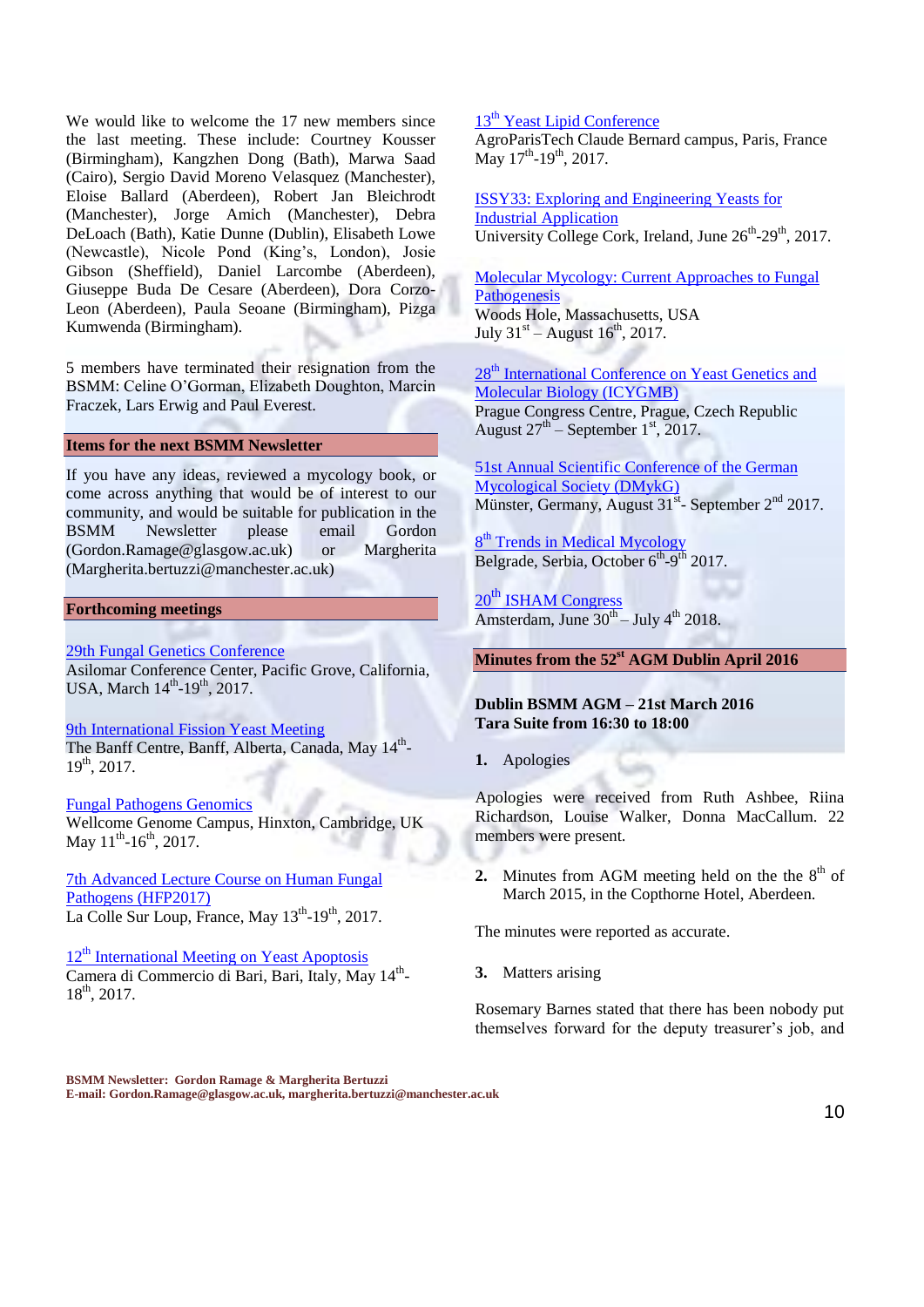encouraged the membership to do so. This is important given that Riina Richardson finishes her term in 2017.

There was mention a potential for joint meeting with BMS that had been discussed in 2015, but due to conflicting and busy meetings schedules this was postponed, but still to be kept on the agenda.

**4.** Presidents report (Rosemary Barnes)

As my term of office comes to an end, I would like to thank the Society, particularly the Committee members for their support over the past 3 years.

There have been trials and tribulations.

On the plus size membership has grown year on year and attendance at our annual meeting is on the increase. The working parties have produced high impact publications that are much cited. Most recently published were the British Society for Medical Mycology best practice recommendations for the diagnosis of serious fungal diseases. In Lancet Infectious Diseases. (Schelenz S,et al Lancet Infectious Diseases. 2015;15(4):461-74. My thanks to Silke Schelenz and all the working group for this heroic effort.

Improving public profile has become a priority. In the Spring Newsletter I told you about "Killer Fungus" exhibit at the Royal Society Summer Exhibition to be held in London July 4th-10th 2016. Neil Gow has taken the lead on this and I encourage as many people as possible to visit the exhibition.

A recent briefing from the Microbiological Society highlights the need to strengthen skills and infrastructure for clinical mycology and reiterates the need for surveillance of mycological diseases in the UK. [\(http://www.microbiologysociety.org/policy/briefings.cf](http://www.microbiologysociety.org/policy/briefings.cfm/publication/human-fungal-diseases) [m/publication/human-fungal-diseases\)](http://www.microbiologysociety.org/policy/briefings.cfm/publication/human-fungal-diseases).

On the down side, the withdrawal of University College London from the BSMM/UCL MSc/Diploma/Certificate Medical Mycology. The failure to have a full period of warning and reneging of their promise that course would continue for 2015/2016 has hit us hard. The Executive considered legal action but decided against it as we felt the Society lacked the

financial resources to risk action against a behemoth like UCL. Preparations are in place for Aberdeen University to take over the partnership with the BSMM and continue the course from this Institution. There is a lot of work still to be done and I would like to thank the team for all their efforts. Members of the Society deliver the teaching materials and perform all assessments as well as taking on the bulk of the administration and mentoring activities. This is a lot of work but the outputs and impacts from the training and expertise passed on through this course to the mycologists of tomorrow are vital for the continuation of Medical Mycology in the UK.

Following the endorsement of the Society, Ruth Ashbee independently ran the BSMM Medical Mycology Diagnostic BSMM Medical Mycology Diagnostic in Leeds last April. The course was a great success, providing not only essential modules for out Diploma and MSc students in addition to practical training for other trainees and staff, but also generating a profit for the Society, Although it has reverted back to alternate years we will be asking Ruth to provide the course again next year. I have drawn up a draft agreement for continuation of this arrangement and will be seeking your approval at the AGM.

I would like to send my best wishes to Gillian Shankland who retired earlier this year. Gillian has always been a stalwart of the Society, serving as honorary treasurer for a record breaking 10 years from 1994-2004. In addition she served as a committee member and as local meetings organizer on two separate occasions. By my calculations she served 17 years on the executive committee. Perhaps unsurprisingly, Gillian was elected as a Life member of the Society in 2004. Glasgow has hosted more Annual scientific meetings than any other city in the UK and Gillian acted as local organizer for the last two. Notably in 1998 she was the local organizer when we hosted the Fourth Congress of the European Confederation of Medical Mycology and changed history but making ECMMs first profit. I hope Gillian will continue to be involved with the society and that we will see her at meetings. On your behalf, I wish her a happy and peaceful retirement.

16/3/2016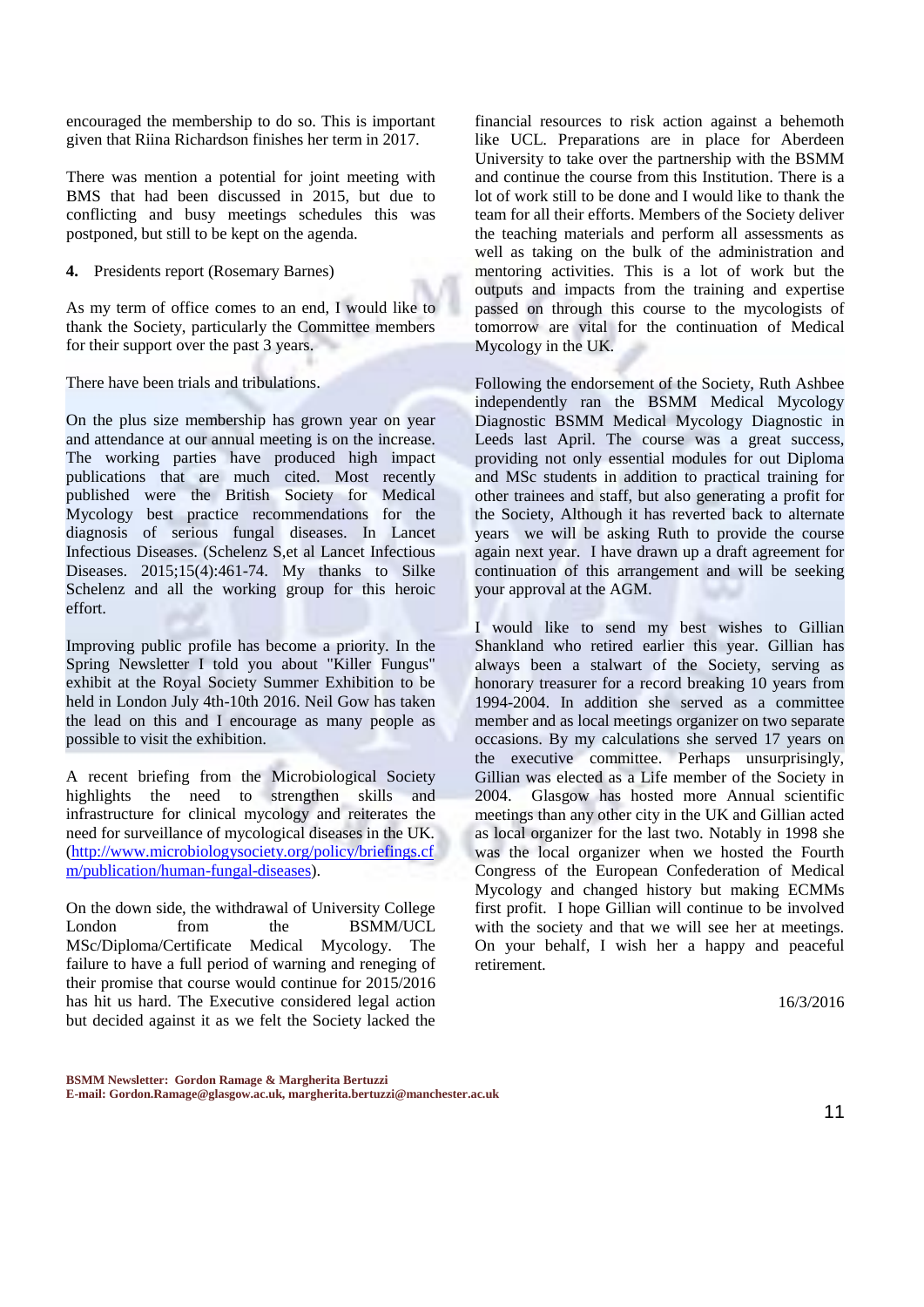*Proposed by Liz Johnson and seconded by Megan Lenardon*

**5.** Treasurer's report (Riina Richardson) for financial year ended 31<sup>st</sup> December 2015

This is the financial statement for the British Society for Medical Mycology for the year ending 31st December 2015. The Independent Examiner's Report to the Trustees of the British Society for Medical Mycology is on Page 1. This report concludes that accounting records are in accordance with accounts regulations, and that no unusual items or disclosures in the accounts seeking explanation came to examiner's attention. The accounts are broken down on the five-page report. Page 1 of the accounts is a summary of the income and expenditure and page 2 shows the balance sheet for the BSMM as of 31st December 2015. The details are found in the Notes on pages 3-5 of the accounts. Where available, the figures for 2014 are shown on the far right for comparison. The figures shown in the accounts do not include VAT.

The income for 2015 (page 1) consisted of subscriptions amounting to £8,695 (£4,765 in 2014), UCL profit share £25,789 (NIL), surplus of the Leeds course £5,384 (NIL), and bank interest of £50 (£54). The 2015 51st BSMM Annual meeting held in Aberdeen appears to have made £7,754 loss. However, this is due to two significant sponsorship payments (£12,000 and £2,000) been paid early in 2014 and included in the 2014 accounts. Therefore, the Aberdeen meeting did actually make a profit whereas the Manchester meeting made a loss as expected due to the large number of invited nonpaying guests for the 50th anniversary celebrations. The detailed accounts for the meetings can be seen in note 4 on page 4 of the accounts. In addition to the £14,000 sponsorship paid in 2014, the Aberdeen Annual meeting generated £6,950 sponsorship income (£35,677 in 2014 including £14,000 for 2015 meeting) and £7,913 (£13,736) from delegate fees. Expenses amounted to £22,617 (£48,869), which included £17,645 (£34,230) hotel costs, £1,743 (£11,362) other costs, and £3,229 (£3,237) for speakers' expenses. The 2015 Annual meeting was very successful – thanks to Megan, Donna and Carol for organising such a successful meeting and also thanks to the Meetings Secretary, Julian Naglik, for the meeting programme.

Therefore, total income of the BSMM for 2015 was £32,164 (£5,363 in 2014).

Expenses of the society are summarised in the lower half of page 1. Eight (7 in 2014) travel grants were awarded in 2015 amounting to £1,512 (£3,248). The BSMM awarded one (1 in 2014) Glynn Evans award in 2015 amounting to £394 (£1,140). BSMM paid £1,075 (NIL) for UK Clinical Mycology Network expenses in 2015 and £661 (NIL) for the speaker expenses for two jointly organised sessions at the 2015 Federation of the Infection Societies meeting in Glasgow. BSMM awarded one £263 (NIL) bursary for a student on the UCL MSc course. The Management and Administration costs were £2,118 (£2,135 in 2015). The detailed costs are shown in Note 2 on page 3 of the accounts.

The total expenses for the BSMM for 2015 amounted to £6,023 (£6,523 in 2014).

The net incoming resources for 2015 were £26,141 (- £1,160 in 2014). The balance sheet of the Society is shown on page 2 of the accounts and details the various bank accounts held by the BSMM. As you can see, the British Society for Medical Mycology finished 2014 with a net worth of £160,329 (£134,188 in 2014).

I would like to finish my report by extending my thanks to Mr Keith Thomson of Gardner and Partners Accountants in Aberdeen, who has been an extremely helpful and understanding accountant for the BSMM over the last 10 years.

#### 14/3/2016

*Proposed by Robin May, seconded Julian Naglik*

**6.** Secretary's report (Gordon Ramage)

The society is continuing to grown, with 302 active members. Only 101 have paid this year, so please check your subscriptions, and if unsure contact me at [Gordon.ramage@glasgow.ac.uk](mailto:Gordon.ramage@glasgow.ac.uk) and I will be able to give up an update. Honorary and Life Members do not need to pay this annual subscription.

We have had 28 new members in 2014, 51 new members in 2015 and 6 new members to date in 2016.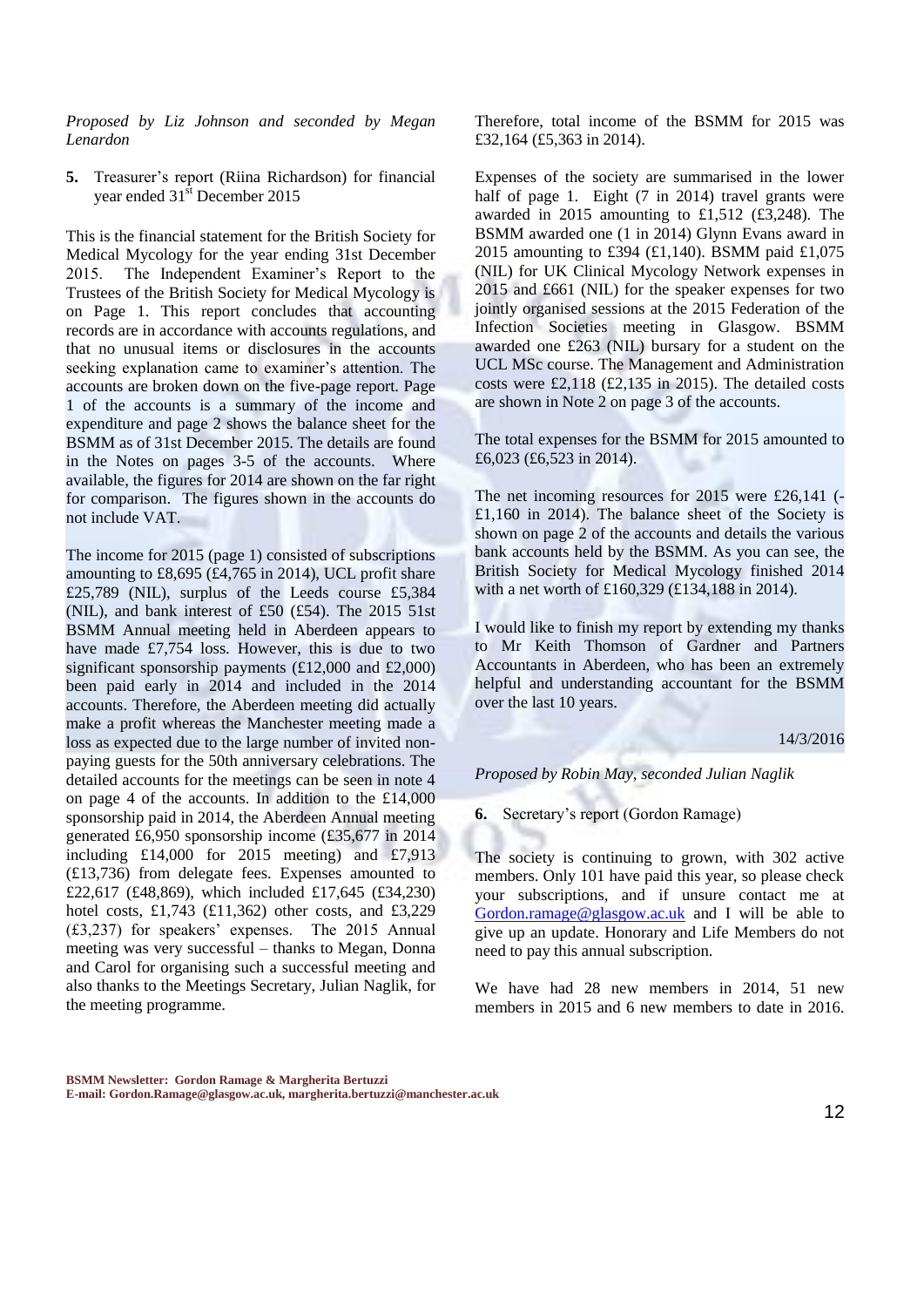We would like to welcome the following new members to the BSMM since our last annual meeting:

New members (in order of joining):

Kirsti Morris (Leeds), Ravinder Bhardwaj (Manchester), Norman van Rhijn (Manchester), Samuel Fayemiwo (Ibadan), Shan Brunel (Aberdeen), Patawee Asamaphan (Aberdeen), Asrah Mohamad (UCL), Samir Agrawal (Barts), Tihan Bicanic (St George's), Cameron Licence (Cardiff), Amit Adlakha (Imperial), Ambah Pradham (Aberdeen), Sharleen Braham (Aberdeen), Marian Gareinabi (Birmingham), Chibuike Ibe (Aberdeen), Ijeoma Okoliegbe (Aberdeen), Eavan Muldoon (Manchester), Ahlam Alanazi (Manchester), Faten Al-Wathiqi (Manchester), Jeffrey Chun Yi Lau (Manchester), Jemima Ho (KCL), Eleanor Townsend (UWS), Ryan Kean (UWS).

The following members have resigned: George Heron, Elaine Taylor, Howard Jenkinson and Kathy Hoole.

We also report the sad loss of one of our honorary 16/03/16

*Proposed by Lewis White, seconded by Gary Moran*

**7.** Grants and Awards

12 travel grants were received in the April, July, October, and January deadlines. 10 were awarded to the following, totalling £3404.41:

1. **Jeanette Wagner**: £500 towards attending the 19th Congress of The International Society for Human and Animal Mycology.

2. **Constance Seidel**: £200 towards attending the 2015 International Meeting on The Invasive Fungus in Manchester (7-9th September).

3. **Lucian Duvenage**: £350 towards attending the FEBS/EMBO course: Mitochondria in life, death and disease, Heraklion, Greece.

4. **Marwan Al-Maqtoofi:** £200 towards attending the 2015 International Meeting on The Invasive Fungus in Manchester (7-9th September).

5. **Iain Page:** £500 towards attending the 46th Union Conference on Lung Health, held in Cape Town, South Africa.

6. **Alfred Kamuyango:** £134.41 towards attending the BSMM Annual General Meeting, Dublin, Ireland, 20-22 March 2016.

7. **Megan Lenardon:** £500 towards attending the 13th ASM Conference on Candida and candidiasis, 13- 17 April 2016, Seattle, WA, USA.

8. **Rebecca Hall:** £500 towards attending the 13th ASM Conference on Candida and candidiasis, 13-17 April 2016, Seattle, WA, USA.

9. **Sarah Sherrington:** £280 towards attending the BSMM Annual General Meeting, Dublin, Ireland, 20-22 March 2016.

10. **Wioleta Trzaska:** £240 towards attending the BSMM Annual General Meeting, Dublin, Ireland, 20-22 March 2016.

The following Glyn Evan Awards have been approved this year:

1. **Carmelina Vinci:** Up to £460 towards a visit to Elaine Bignell's laboratory to learn molecular manipulation of Aspergillus.

2. **Shichina Kannambath:** Up to £1860 towards visiting and collaborating with Prof. Netea's laboratory at Radboud University Medical Centre.

3. **Elizabeth Ballou:** Up to £340 towards attendance at the Cold Spring Harbor Laboratory Scientific Writing Retreat, Dec 2-6, 2015.

**8.** Working parties

Rosemary Barnes indicated that there needs to be time constraint on working groups, rather than groups maintaining a presence without activity.

Fungal serology (Richard Barton)

The working group has been inactive due to unforeseen circumstances, but will endeavour to start things moving again in 2016. It was agreed that the executive will contact Richard Barton and decide on whether to continue. We will ask for a short paper on the aims and objectives of the group, and the composition of group.

Mycology teaching to UG (Ruth Ashbee)

There has been little success with UG teaching search. I sent out about 20 emails so far and had precisely 0 replies. One thought I had, which might be more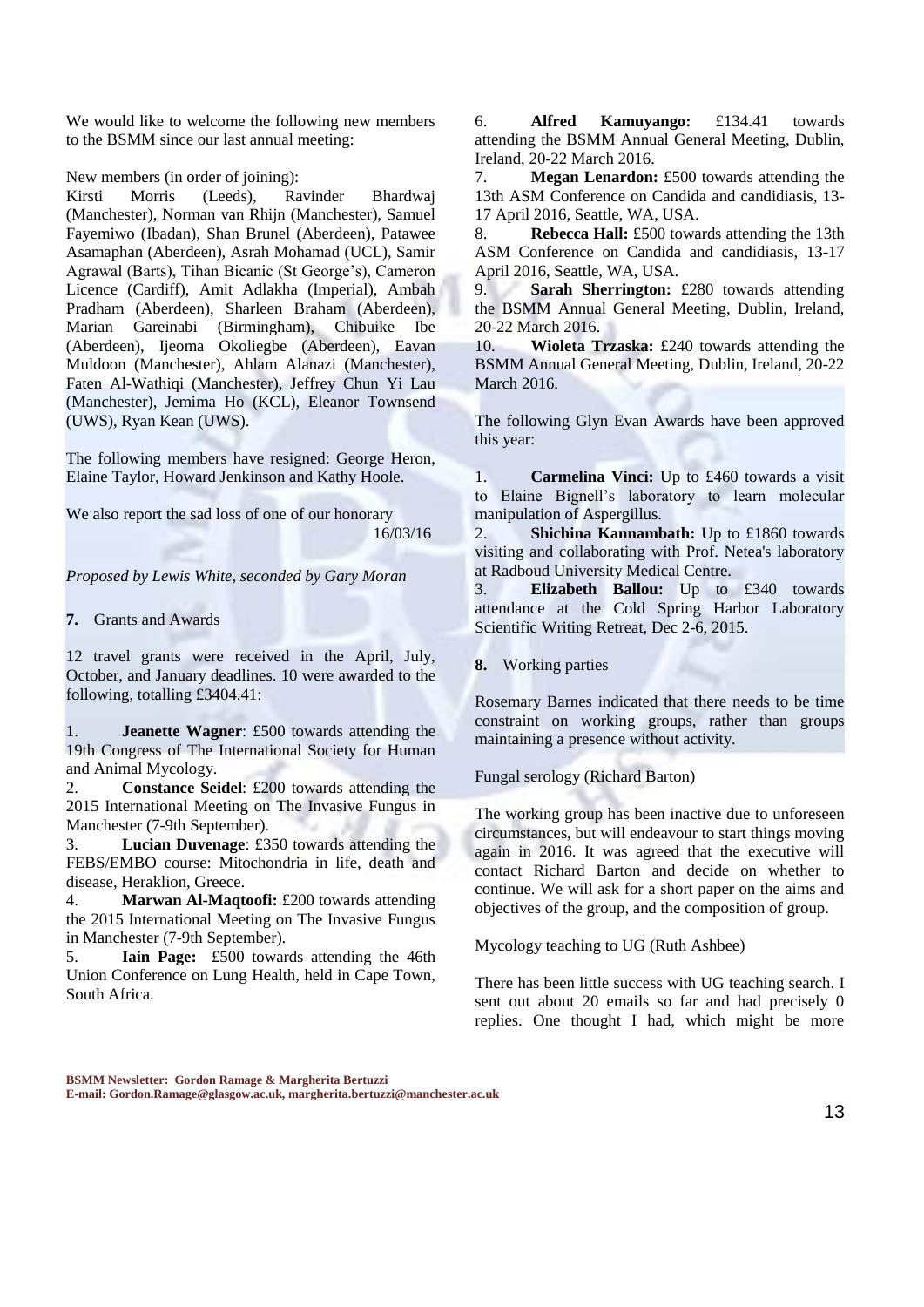successful, was to see if you could email round the BSMM membership and ask if they teach on any courses and if so where they are? At least that way, I know where to hunt down and pursue and it might give me an "in" with the course. Ruth will provide a questionnaire that Gordon will send out for dissemination to the membership.

#### **9.** BSMM/UCL MSc/Diploma/Certificate Course

Report from Professor Chris Kibbler

BSMM/UCL MSc/Diploma/Certificate Course – The Society's Course is now in its twelfth year and has enrolled students from five continents. There are currently 18 in the programme. UCL has now closed the course to new students, in agreement with the BSMM, as the student numbers recruited do not comply with the university's target for financially viable courses. Five students were recruited for this year's intake, versus a minimum agreed number of eight, as discussed at last year's AGM. UCL has undertaken to support the remaining students through the remainder of their studies and I, as Programme Director, will continue to supervise this process.

The Board of Examiners were pleased to award two MSc distinctions, one MSc pass and one Certificate pass this last academic year. The external examiners again commented on the high standard of the students, concluding that marking was fair and transparent and the course was well taught and balanced.

No bursaries were awarded last year.

Once again, the course has achieved a surplus, shared with UCL, which will result in a payment to the Society of £1,308.71. The formal profit sharing agreement between UCL and the BSMM continues on a 50/50 basis.

The Society is currently negotiating with Aberdeen University to transfer the course there, under the auspices of the Aberdeen Fungal Group. Donna MacCallum will update the Society further on progress with this.

As ever, this course could not run without the commitment of many members of the Society and I

would particularly like to thank the module tutors and supervisors, who give freely of their time to teach, assess, supervise and support our students. I hope that many of these will continue to support the course in its new home.

#### Report from Donna MacCallum

With regards to the BSMM/UCL MSc Diploma Course, Aberdeen University is keen to host the course and it will be run by staff in the MRC Centre for Medical Mycology, with me and Neil Gow running it initially.

Finalising the transfer has been slow due to the current restructuring the University school and college system (including financial responsibilities). We are now in a position to liaise with the BSMM and Chris Kibbler to begin negotiations and the transfer of materials.

Rosemary thanked Chris for all his efforts in the course. Rosemary also indicated that there should be an executive member on the BSMM not from Aberdeen.

**10.** Annual Scientific meetings

#### Dublin 2016 (Gary Moran)

Gary Moran stated that we had approximately 115 delegates at the meeting. 2 non-EU students unable to make it, 6 Austrian and 50:50 between IFS and BSMM. The sponsorship made around  $\epsilon$ 34k, but still awaiting payment from Gilead and Pfizer. Gary reported that a replacement for Frank Odds at the last minute. Rosemary thanked Gary for a fantastic meeting venue and its organisation.

#### Birmingham 2017 (Robin May)

Robin May stated that the meeting would be  $19<sup>th</sup>$  to  $21<sup>st</sup>$ March near Birmingham airport at St John's hotel. There are potential clashes with the Microbiological Society, but no direct clash *per se*. Negotiations on price are at an advanced stage and more will be reported back to the executive in due course.

#### Bristol 2018

Andy Borman confirmed that Bristol would lead BSMM for 2018.